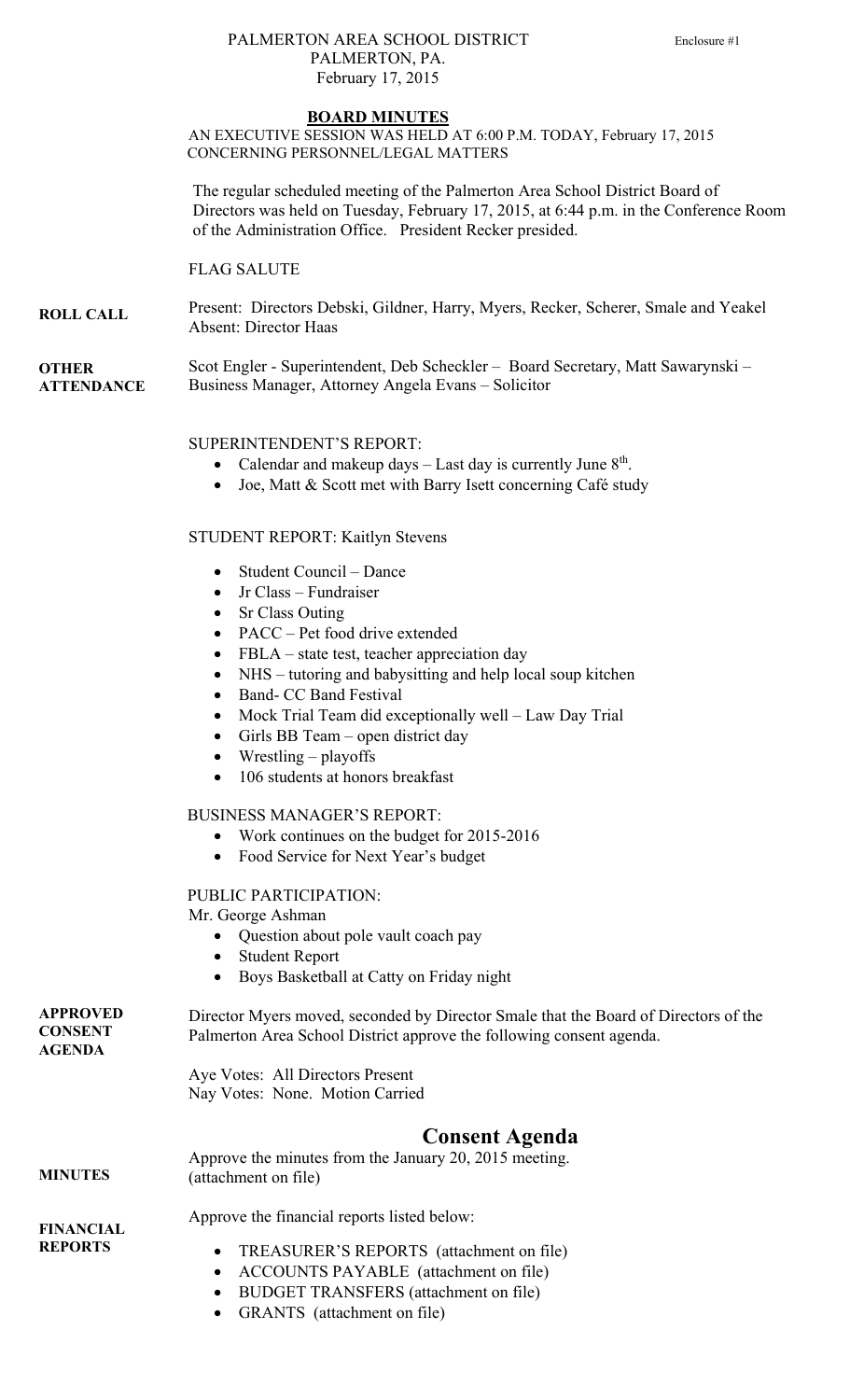|                                                                                           | February 17, 2015<br>Accept the donation of \$250.00 from the PHS Class of 2015 Parents Club, from their craft<br>fair proceeds, to the PHS Class of 2015 activity fund.                                                                                                                          |                 |             |  |
|-------------------------------------------------------------------------------------------|---------------------------------------------------------------------------------------------------------------------------------------------------------------------------------------------------------------------------------------------------------------------------------------------------|-----------------|-------------|--|
| <b>DONATION</b>                                                                           |                                                                                                                                                                                                                                                                                                   |                 |             |  |
| <b>EXONERATE TAX</b><br><b>COLLECTORS</b>                                                 | Exonerate the current tax collectors listed below from the collection of the 2014-2015 school<br>year delinquent per capita taxes effective January 1, 2015:                                                                                                                                      |                 |             |  |
|                                                                                           | <b>Bowmanstown Borough</b>                                                                                                                                                                                                                                                                        | Maria Smith     | \$2,210.00  |  |
|                                                                                           | Lower Towamensing Township                                                                                                                                                                                                                                                                        | Connie Brown    | \$7,470.00  |  |
|                                                                                           | Palmerton Borough                                                                                                                                                                                                                                                                                 | Lisa Nemeth     | \$11,360.00 |  |
|                                                                                           | Towamensing Township                                                                                                                                                                                                                                                                              | R. Bruce Reiner | \$5,470.00  |  |
| PER CAPITA TAX<br><b>EXONERATION</b><br><b>LISTS</b>                                      | Palmerton Area School District to approve the attached per capita tax exoneration lists.                                                                                                                                                                                                          |                 |             |  |
| <b>APPOINT</b><br><b>BERKHEIMER</b>                                                       | Palmerton Area School District to appoint Berkheimer Associates, Bangor, PA as the<br>delinquent tax collector of the 2014-2015 school year per capita taxes effective<br>January 1, 2015. (There is no fee assessed to the District for this service; the fees are<br>assessed to the taxpayer.) |                 |             |  |
| <b>DONATION</b>                                                                           | Accept the donation of \$795.76 from SS Palmer Elementary PTO for reimbursement of<br>playground mats                                                                                                                                                                                             |                 |             |  |
| <b>BERKS COUNTY</b><br><b>AGREEMENT</b>                                                   | Approve the Service Level Agreement for Tax Services from Berks County Intermediate<br>Unit in accordance with their fee agreement. Effective April 1, 2015 and expiring on June<br>30, 2017. (Tax years 2015 and 2016) Funding provided by the General Fund.                                     |                 |             |  |
| <b>REMOVE SUB</b>                                                                         | Remove Alexis Lloyd from the substitute teacher list as per her request.                                                                                                                                                                                                                          |                 |             |  |
| <b>GUEST</b><br><b>TEACHERS</b>                                                           | Approve the following guest teachers, effective February 18, 2015:<br>Christina Bradley<br>Olga Blahy<br>$\bullet$                                                                                                                                                                                |                 |             |  |
| <b>SUB CUSTODIAN</b>                                                                      | Approve the following substitute custodian, effective February 18, 2015:<br>Norman Kern                                                                                                                                                                                                           |                 |             |  |
|                                                                                           | Approve the following as Volunteer Baseball Coaches for the 2014-2015 school year.                                                                                                                                                                                                                |                 |             |  |
| <b>EXTRA</b><br><b>CURRICULAR</b><br><b>POSITIONS</b>                                     | <b>Tyler Svetik</b><br><b>Ryan Martinez</b><br>$\bullet$                                                                                                                                                                                                                                          |                 |             |  |
|                                                                                           | Approve Tyrone Renwrick Lewis as pole vault coach for the 2014-2015 school year at the<br>salary of \$500. (\$100 taken from each of the paid coaches' salaries)                                                                                                                                  |                 |             |  |
|                                                                                           | Approve the following extracurricular positions for the 2015-2016 school year.                                                                                                                                                                                                                    |                 |             |  |
|                                                                                           | Alex Knoll-Head Golf Coach \$1,192.50 (1/2 Salary)<br>$\bullet$                                                                                                                                                                                                                                   |                 |             |  |
|                                                                                           | Mike Brennan-Assistant Golf Coach \$1,192.50 (1/2 Salary)<br>$\bullet$                                                                                                                                                                                                                            |                 |             |  |
|                                                                                           |                                                                                                                                                                                                                                                                                                   |                 |             |  |
| Approve the attached tuition reimbursements.<br><b>TUITION RE -</b><br><b>IMBURSEMENT</b> |                                                                                                                                                                                                                                                                                                   |                 |             |  |
| <b>APPROVE CLUB</b>                                                                       | Approve the establishment of the following club "PLURAL" in the High School.                                                                                                                                                                                                                      |                 |             |  |
|                                                                                           | <b>End of Consent Agenda</b>                                                                                                                                                                                                                                                                      |                 |             |  |
| <b>CLIU GENERAL</b><br><b>BUDGET</b><br><b>APPPROVED</b>                                  | Director Gildner moved, seconded by Director Myers that the Board of Directors of the<br>Palmerton Area School District approve the General Operation Budget of the Carbon Lehigh<br>Intermediate Unit for the fiscal year July 1, 2015 to June 30, 2016.                                         |                 |             |  |
|                                                                                           | Aye Votes: All Directors Present                                                                                                                                                                                                                                                                  |                 |             |  |
|                                                                                           | Nay Votes: None. Motion Carried                                                                                                                                                                                                                                                                   |                 |             |  |
| <b>DENY PAEA</b>                                                                          | Director Gildner moved, seconded by Director Debski that the Board of Directors of the<br>Palmerton Area School District deny PAEA Grievance #2015-01.                                                                                                                                            |                 |             |  |